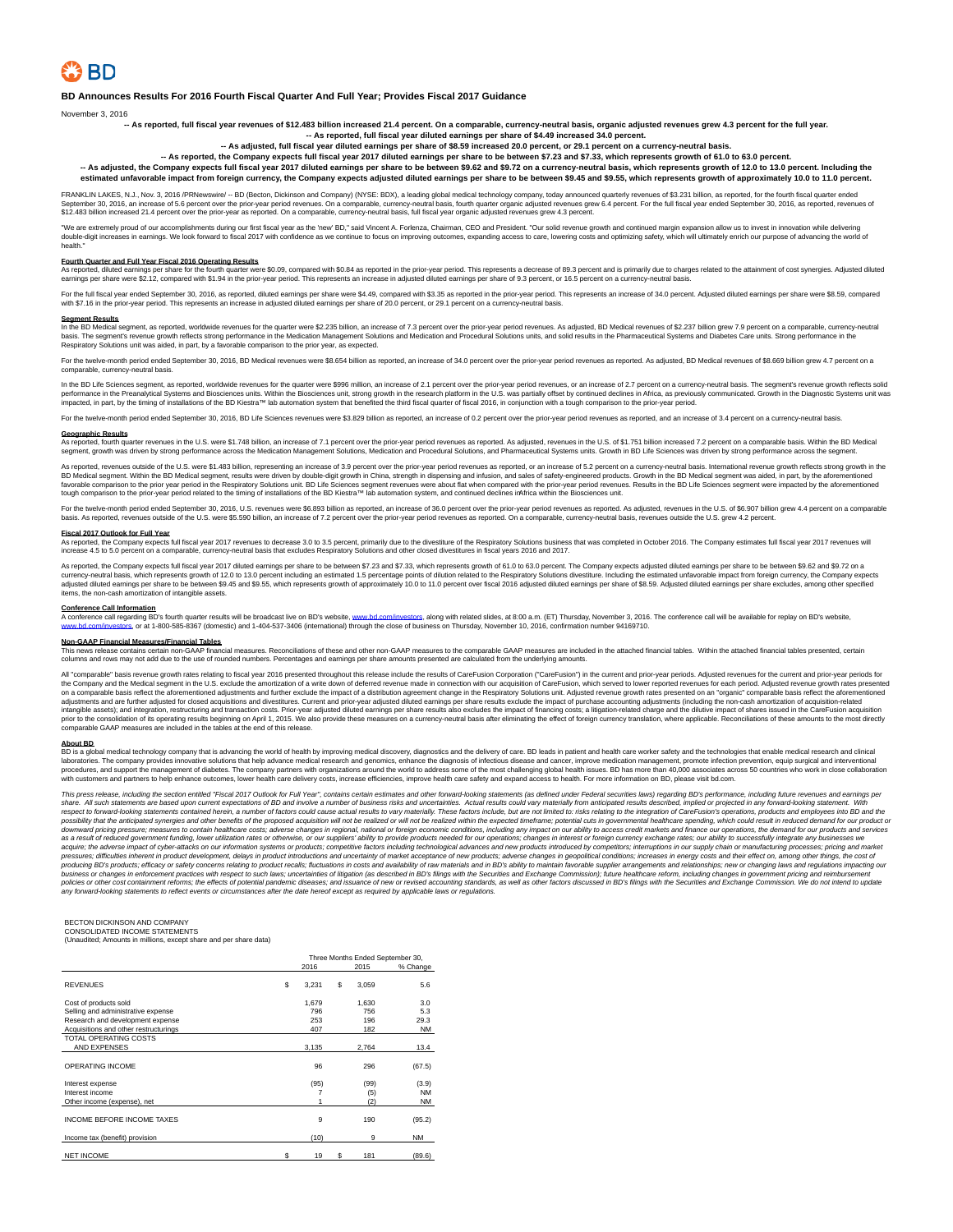# EARNINGS PER SHARE

| Basic Earnings per Share<br>Diluted Earnings per Share | 0.09<br>0.09       | \$<br>0.86<br>0.84 | (89.5)<br>(89.3) |
|--------------------------------------------------------|--------------------|--------------------|------------------|
| AVERAGE SHARES OUTSTANDING (in thousands)              |                    |                    |                  |
| Basic<br>Diluted                                       | 213,571<br>217.916 | 210.985<br>215,719 |                  |
| NM - Not Meaningful                                    |                    |                    |                  |

BECTON DICKINSON AND COMPANY CONSOLIDATED INCOME STATEMENTS (Unaudited; Amounts in millions, except share and per share data)

|                                           |     |         | Twelve Months Ended September 30, |           |
|-------------------------------------------|-----|---------|-----------------------------------|-----------|
|                                           |     | 2016    | 2015                              | % Change  |
| <b>REVENUES</b>                           | \$  | 12.483  | \$<br>10.282                      | 21.4      |
| Cost of products sold                     |     | 6.492   | 5.587                             | 16.2      |
| Selling and administrative expense        |     | 3.005   | 2.563                             | 17.3      |
| Research and development expense          |     | 828     | 632                               | 31.2      |
| Acquisitions and other restructurings     |     | 728     | 426                               | 70.8      |
| <b>TOTAL OPERATING COSTS</b>              |     |         |                                   |           |
| AND EXPENSES                              |     | 11,053  | 9.207                             | 20.0      |
| OPERATING INCOME                          |     | 1,430   | 1,074                             | 33.1      |
| Interest expense                          |     | (388)   | (371)                             | 4.5       |
| Interest income                           |     | 21      | 15                                | 36.0      |
| Other income, net                         |     | 11      | 21                                | (44.5)    |
| INCOME BEFORE INCOME TAXES                |     | 1.074   | 739                               | 45.3      |
| Income tax provision                      |     | 97      | 44                                | <b>NM</b> |
| <b>NET INCOME</b>                         | \$  | 976     | \$<br>695                         | 40.5      |
| <b>EARNINGS PER SHARE</b>                 |     |         |                                   |           |
| Basic Earnings per Share                  | \$  | 4.59    | \$<br>3.43                        | 33.8      |
| Diluted Earnings per Share                | \$. | 4.49    | \$<br>3.35                        | 34.0      |
| AVERAGE SHARES OUTSTANDING (in thousands) |     |         |                                   |           |
| Basic                                     |     | 212.702 | 202,537                           |           |
| Diluted                                   |     | 217.536 | 207.509                           |           |

NM - Not Meaningful

BECTON DICKINSON AND COMPANY<br>SUPPLEMENTAL REVENUE INFORMATION<br>REVENUES BY BUSINESS SEGMENTS AND UNITS - UNITED STATES Three Months Ended September 30, (Unaudited; Amounts in millions)

|                                     |       |             | B     |     | C.       |   | D     | $E=(A-B)/B$ | $F=(C-D)/D$ |
|-------------------------------------|-------|-------------|-------|-----|----------|---|-------|-------------|-------------|
|                                     |       | As Reported |       |     | Adjusted |   |       | % Change    |             |
|                                     | 2016  |             | 2015  |     | 2016     |   | 2015  | Reported    | Adjusted    |
| <b>BD MEDICAL</b>                   |       |             |       |     |          |   |       |             |             |
| Medication and Procedural Solutions | 511   |             | 481   | \$. | 511      | s | 481   | 6.2         | 6.2         |
| Medication Management Solutions     | 430   |             | 390   |     | 430      |   | 390   | 10.3        | 10.3        |
| Diabetes Care                       | 135   |             | 130   |     | 135      |   | 130   | 3.8         | 3.8         |
| <b>Pharmaceutical Systems</b>       | 85    |             | 78    |     | 85       |   | 78    | 10.1        | 10.1        |
| <b>Respiratory Solutions</b>        | 136   |             | 133   |     | 136      |   | 133   | 2.1         | 2.1         |
| Deferred Revenue Adjustment *       | (3)   |             | (8)   |     |          |   |       | (64.1)      |             |
| TOTAL                               | 1,294 |             | 1,203 |     | 1,297    |   | 1,211 | 7.6         | 7.1         |
| <b>BD LIFE SCIENCES</b>             |       |             |       |     |          |   |       |             |             |
| <b>Preanalytical Systems</b>        | 182   |             | 173   | \$. | 182      |   | 173   | 5.0         | 5.0         |
| Diagnostic Systems                  | 153   |             | 146   |     | 153      |   | 146   | 5.1         | 5.1         |
| Biosciences                         | 119   |             | 110   |     | 119      |   | 110   | 8.0         | 8.0         |
| TOTAL                               | 454   |             | 429   |     | 454      |   | 429   | 5.8         | 5.8         |
| TOTAL UNITED STATES                 |       |             |       |     |          |   |       | 7.1         | 6.7         |
|                                     | 1,748 |             | 1,632 |     | 1,751    |   | 1,640 |             |             |

\* In accordance with U.S. GAAP business combination accounting rules, CareFusion's deferred revenue balance was written down to reflect a fair value measurement as of the acquisition defact a fair and the United States. Re

BECTON DICKINSON AND COMPANY<br>SUPPLEMENTAL REVENUE INFORMATION<br>REVENUES BY BUSINESS SEGMENTS AND UNITS - INTERNATIONAL<br>Three Months Ended September 30, (continued)<br>(Unaudited; Amounts in millions)

|                                     |     | A                   |     | в    |    | C         | $D=(A-B)/B$ | $E=(A-B-C)/B$ |
|-------------------------------------|-----|---------------------|-----|------|----|-----------|-------------|---------------|
|                                     |     | As Reported<br>2016 |     |      |    | <b>FX</b> |             | % Change      |
|                                     |     |                     |     | 2015 |    | Impact    | Reported    | <b>FXN</b>    |
| <b>BD MEDICAL</b>                   |     |                     |     |      |    |           |             |               |
| Medication and Procedural Solutions | s   | 372                 | S   | 356  | \$ | (9)       | 4.5         | 7.1           |
| Medication Management Solutions     |     | 107                 |     | 89   |    | (3)       | 19.8        | 23.4          |
| <b>Diabetes Care</b>                |     | 131                 |     | 127  |    | ٠         | 3.1         | 3.3           |
| <b>Pharmaceutical Systems</b>       |     | 265                 |     | 254  |    |           | 4.1         | 3.6           |
| <b>Respiratory Solutions</b>        |     | 67                  |     | 54   |    |           | 23.7        | 24.3          |
| <b>TOTAL</b>                        | \$. | 941                 | S   | 880  | \$ | (12)      | 6.9         | 8.2           |
| <b>BD LIFE SCIENCES</b>             |     |                     |     |      |    |           |             |               |
| <b>Preanalytical Systems</b>        | \$  | 177                 | \$. | 175  | \$ | (4)       | 0.7         | 2.9           |
| <b>Diagnostic Systems</b>           |     | 189                 |     | 196  |    | (1)       | (3.8)       | (3.1)         |
| <b>Biosciences</b>                  |     | 177                 |     | 176  |    | (1)       | 0.8         | 1.5           |
| <b>TOTAL</b>                        |     | 542                 | \$. | 547  | S  | (6)       | (0.9)       | 0.3           |
|                                     |     |                     |     |      |    |           |             |               |

BECTON DICKINSON AND COMPANY<br>SUPPLEMENTAL REVENUE INFORMATION<br>REVENUES BY BUSINESS SEGMENTS AND UNITS - TOTAL<br>Three Months Ended September 30, (continued)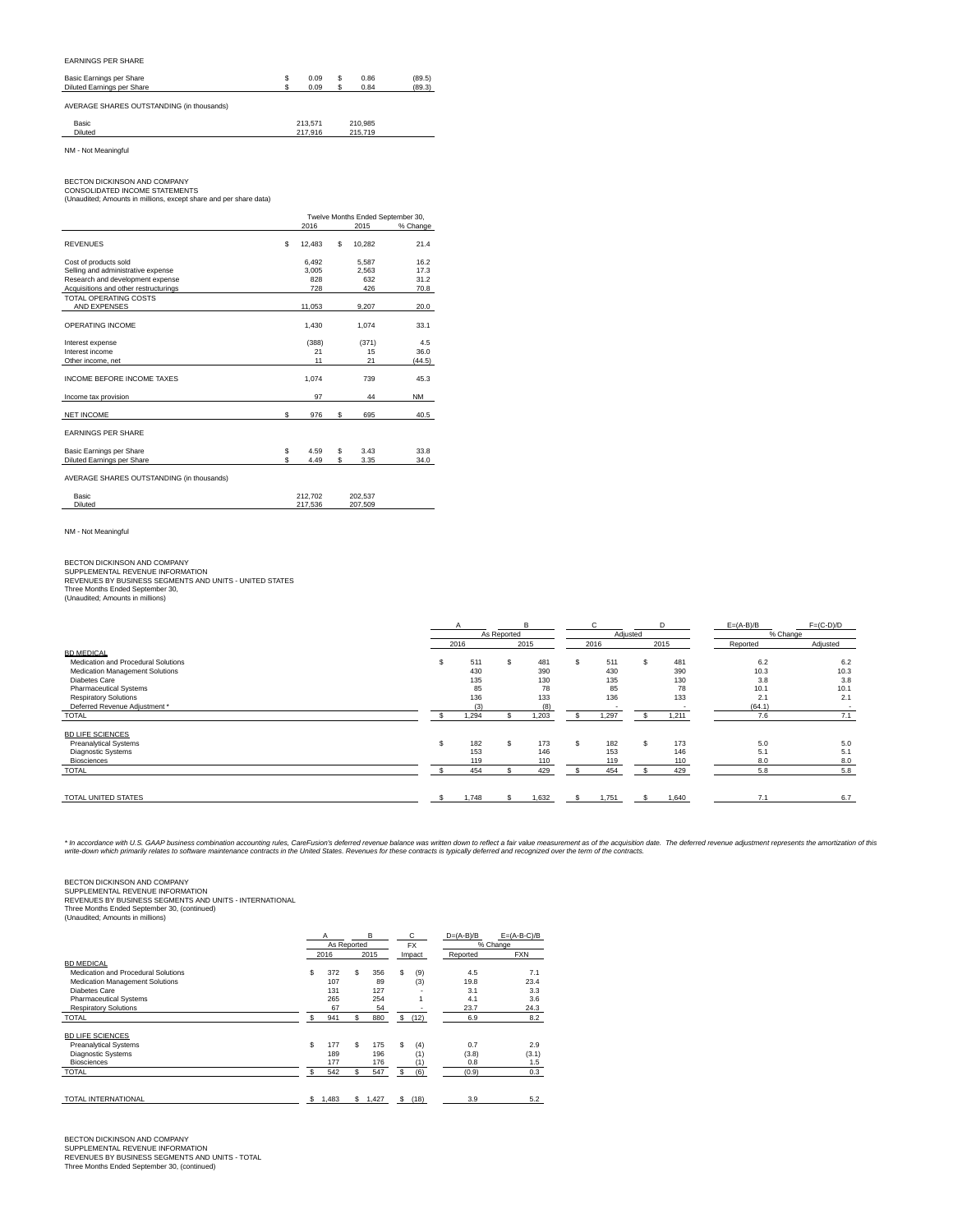# (Unaudited; Amounts in millions)

|                                     |       |             |       |       |          |       |           | $F=(A-B)/B$ | $G=(A-B-E)/B$ | $H=(C-D)/D$              | $I=(C-D-E)/D$ |
|-------------------------------------|-------|-------------|-------|-------|----------|-------|-----------|-------------|---------------|--------------------------|---------------|
|                                     |       |             |       |       |          |       |           |             | % Change      |                          |               |
|                                     |       | As Reported |       |       | Adjusted |       | <b>FX</b> |             |               |                          | Adjusted      |
|                                     | 2016  |             | 2015  | 2016  |          | 2015  | Impact    | Reported    | <b>FXN</b>    | Adjusted                 | <b>FXN</b>    |
| <b>BD MEDICAL</b>                   |       |             |       |       |          |       |           |             |               |                          |               |
| Medication and Procedural Solutions | 882   | \$.         | 836   | 882   |          | 836   | (9)       | 5.5         | 6.6           | 5.5                      | 6.6           |
| Medication Management Solutions     | 537   |             | 479   | 537   |          | 479   | (3)       | 12.1        | 12.8          | 12.1                     | 12.8          |
| <b>Diabetes Care</b>                | 266   |             | 257   | 266   |          | 257   |           | 3.5         | 3.6           | 3.5                      | 3.6           |
| <b>Pharmaceutical Systems</b>       | 350   |             | 332   | 350   |          | 332   |           | 5.5         | 5.1           | 5.5                      | 5.1           |
| <b>Respiratory Solutions</b>        | 203   |             | 187   | 203   |          | 187   |           | 8.3         | 8.5           | 8.3                      | 8.5           |
| Deferred Revenue Adjustment *       |       |             | (8)   |       |          |       |           | (64.1)      | (64.1)        |                          |               |
| <b>TOTAL</b>                        | 2,235 |             | 2,083 | 2.237 |          | 2.091 | (12)      | 7.3         | 7.8           | 7.0                      | 7.6           |
| <b>BD LIFE SCIENCES</b>             |       |             |       |       |          |       |           |             |               |                          |               |
| <b>Preanalytical Systems</b>        | 359   |             | 349   | 359   |          | 349   | (4)       | 2.8         | 4.0           | 2.8                      | 4.0           |
| Diagnostic Systems                  | 342   |             | 342   | 342   |          | 342   | (1)       | . .         | 0.4           | $\overline{\phantom{a}}$ | 0.4           |
| <b>Biosciences</b>                  | 296   |             | 286   | 296   |          | 286   | (1)       | 3.6         | 4.0           | 3.6                      | 4.0           |
| <b>TOTAL</b>                        | 996   |             | 976   | 996   |          | 976   | (6)       | 2.1         | 2.7           | 2.1                      | 2.7           |
|                                     |       |             |       |       |          |       |           |             |               |                          |               |
| TOTAL REVENUES                      | 3,231 |             | 3,059 | 3,234 |          | 3,067 | (18)      | 5.6         | 6.2           | 5.4                      | 6.0           |

\* In accordance with U.S. GAAP business combination accounting rules, CareFusion's deferred revenue balance was written down to reflect a fair value measurement as of the acquistion date. The deferred revenue of the experi

BECTON DICKINSON AND COMPANY<br>SUPPLEMENTAL REVENUE INFORMATION<br>REVENUES BY BUSINESS SEGMENTS AND UNITS - UNITED STATES<br>Twelve Months Ended September 30,<br>(Unaudited; Amounts in millions)

|                                                                                                                                                                                                                |                |                                             | As Reported | B                                |     | $\sim$                              | Adiusted |                                   | $E=(A-B)/B$                                       | $F=(C-D)/D$<br>% Change                 |
|----------------------------------------------------------------------------------------------------------------------------------------------------------------------------------------------------------------|----------------|---------------------------------------------|-------------|----------------------------------|-----|-------------------------------------|----------|-----------------------------------|---------------------------------------------------|-----------------------------------------|
|                                                                                                                                                                                                                |                | 2016                                        |             | 2015                             |     | 2016                                |          | 2015                              | Reported                                          | Adjusted                                |
| <b>BD MEDICAL</b><br>Medication and Procedural Solutions<br>Medication Management Solutions<br>Diabetes Care<br><b>Pharmaceutical Systems</b><br><b>Respiratory Solutions</b><br>Deferred Revenue Adjustment * |                | 1,959<br>1.791<br>521<br>328<br>560<br>(14) | s           | .483<br>832<br>491<br>304<br>297 | \$. | 1,959<br>1.791<br>521<br>328<br>560 |          | 1,483<br>832<br>491<br>304<br>297 | 32.1<br><b>NM</b><br>6.0<br>7.8<br>88.6<br>(29.3) | 32.1<br><b>NM</b><br>6.0<br>7.8<br>88.6 |
| <b>TOTAL</b>                                                                                                                                                                                                   |                | 5,144                                       |             | (20)<br>3,386                    |     | 5,159                               |          | 3,407                             | 51.9                                              | 51.4                                    |
| <b>BD LIFE SCIENCES</b><br><b>Preanalytical Systems</b><br>Diagnostic Systems<br><b>Biosciences</b><br><b>TOTAL</b>                                                                                            | $\mathfrak{S}$ | 715<br>600<br>433<br>1.748                  |             | 689<br>592<br>402<br>1.683       | \$  | 715<br>600<br>433<br>1,748          |          | 689<br>592<br>402<br>1,683        | 3.7<br>1.4<br>7.9<br>3.9                          | 3.7<br>1.4<br>7.9<br>3.9                |
| TOTAL UNITED STATES                                                                                                                                                                                            |                | 6,893                                       |             | 5,069                            |     | 6,907                               |          | 5,090                             | 36.0                                              | 35.7                                    |

\* In accordance with U.S. GAAP business combination accounting rules, CareFusion's deferred revenue balance was written down to reflect a fair value measurement as of the acquisition defact a fair and the United States. Re

NM - Not Meaningful

# BECTON DICKINSON AND COMPANY

SUPPLEMENTAL REVENUE INFORMATION<br>REVENUES BY BUSINESS SEGMENTS AND UNITS - INTERNATIONAL<br>Twelve Months Ended September 30, (continued)<br>(Unaudited; Amounts in millions)

|                                        |    | A<br>As Reported |     | B       |              | с<br><b>FX</b> | $D=(A-B)/B$ |           | $E=(A-B-C)/B$<br>% Change |
|----------------------------------------|----|------------------|-----|---------|--------------|----------------|-------------|-----------|---------------------------|
|                                        |    | 2016             |     | 2015    |              | Impact         | Reported    |           | <b>FXN</b>                |
| <b>BD MEDICAL</b>                      |    |                  |     |         |              |                |             |           |                           |
| Medication and Procedural Solutions    | \$ | ,454             | S.  | 1,367   | s            | (104)          | 6.4         |           | 14.0                      |
| <b>Medication Management Solutions</b> |    | 419              |     | 201     |              | (24)           |             | <b>NM</b> | <b>NM</b>                 |
| Diabetes Care                          |    | 502              |     | 521     |              | (34)           | (3.6)       |           | 2.9                       |
| <b>Pharmaceutical Systems</b>          |    | 872              |     | 863     |              | (28)           | 0.9         |           | 4.2                       |
| <b>Respiratory Solutions</b>           |    | 263              |     | 122     |              | (10)           |             | <b>NM</b> | <b>NM</b>                 |
| <b>TOTAL</b>                           | S  | 3,510            | s.  | 3,074   | \$           | (199)          | 14.2        |           | 20.7                      |
| <b>BD LIFE SCIENCES</b>                |    |                  |     |         |              |                |             |           |                           |
| <b>Preanalytical Systems</b>           | \$ | 694              | \$. | 701     | S.           | (53)           | (1.0)       |           | 6.6                       |
| <b>Diagnostic Systems</b>              |    | 701              |     | 708     |              | (41)           | (1.0)       |           | 4.8                       |
| <b>Biosciences</b>                     |    | 685              |     | 730     |              | (30)           | (6.1)       |           | (2.1)                     |
| <b>TOTAL</b>                           | s  | 2,080            |     | \$2,139 | s            | (123)          | (2.7)       |           | 3.0                       |
| <b>TOTAL INTERNATIONAL</b>             |    | \$5,590          |     | \$5,213 | $\mathbb{S}$ | (322)          |             | 7.2       | 13.4                      |
|                                        |    |                  |     |         |              |                |             |           |                           |

# NM - Not Meaningful

# BECTON DICKINSON AND COMPANY<br>SUPPLEMENTAL REVENUE INFORMATION<br>REVENUES BY BUSINESS SEGMENTS AND UNITS - TOTAL<br>Twelve Months Ended September 30, (continued)<br>(Unaudited; Amounts in millions)

|                                     |             |       |          |       |           | $F=(A-B)/B$ | $G=(A-B-E)/B$ | $H=(C-D)/D$ | $I=(C-D-E)/D$ |
|-------------------------------------|-------------|-------|----------|-------|-----------|-------------|---------------|-------------|---------------|
|                                     |             |       |          |       |           |             | % Change      |             |               |
|                                     | As Reported |       | Adjusted |       | <b>FX</b> |             |               |             | Adjusted      |
|                                     | 2016        | 2015  | 2016     | 2015  | Impact    | Reported    | <b>FXN</b>    | Adiusted    | <b>FXN</b>    |
| <b>BD MEDICAL</b>                   |             |       |          |       |           |             |               |             |               |
| Medication and Procedural Solutions | 3.413       | 2.850 | 3.413    | 2.850 | (104)     | 19.8        | 23.4          | 19.8        | 23.4          |
| Medication Management Solutions     | 2,210       | 1.033 | 2,210    | 1.033 | (24)      | <b>NM</b>   | <b>NM</b>     | <b>NM</b>   | <b>NM</b>     |
| Diabetes Care                       | 1.023       | 1.012 | 1.023    | 1.012 | (34)      | 1.1         | 4.4           | 1.1         | 4.4           |
| <b>Pharmaceutical Systems</b>       | 1.199       | 1.167 | 1.199    | 1.167 | (28)      | 2.7         | 5.1           | 2.7         | 5.1           |
| <b>Respiratory Solutions</b>        | 824         | 419   | 824      | 419   | (10)      | 96.8        | 99.1          | 96.8        | 99.1          |
| Deferred Revenue Adjustment *       | (14)        | (20)  |          |       |           | (29.3)      | (29.3)        |             |               |
| <b>TOTAL</b>                        | 8.654       | 6.460 | 8.669    | 6.480 | (199)     | 34.0        | 37.0          | 33.8        | 36.8          |

BD LIFE SCIENCES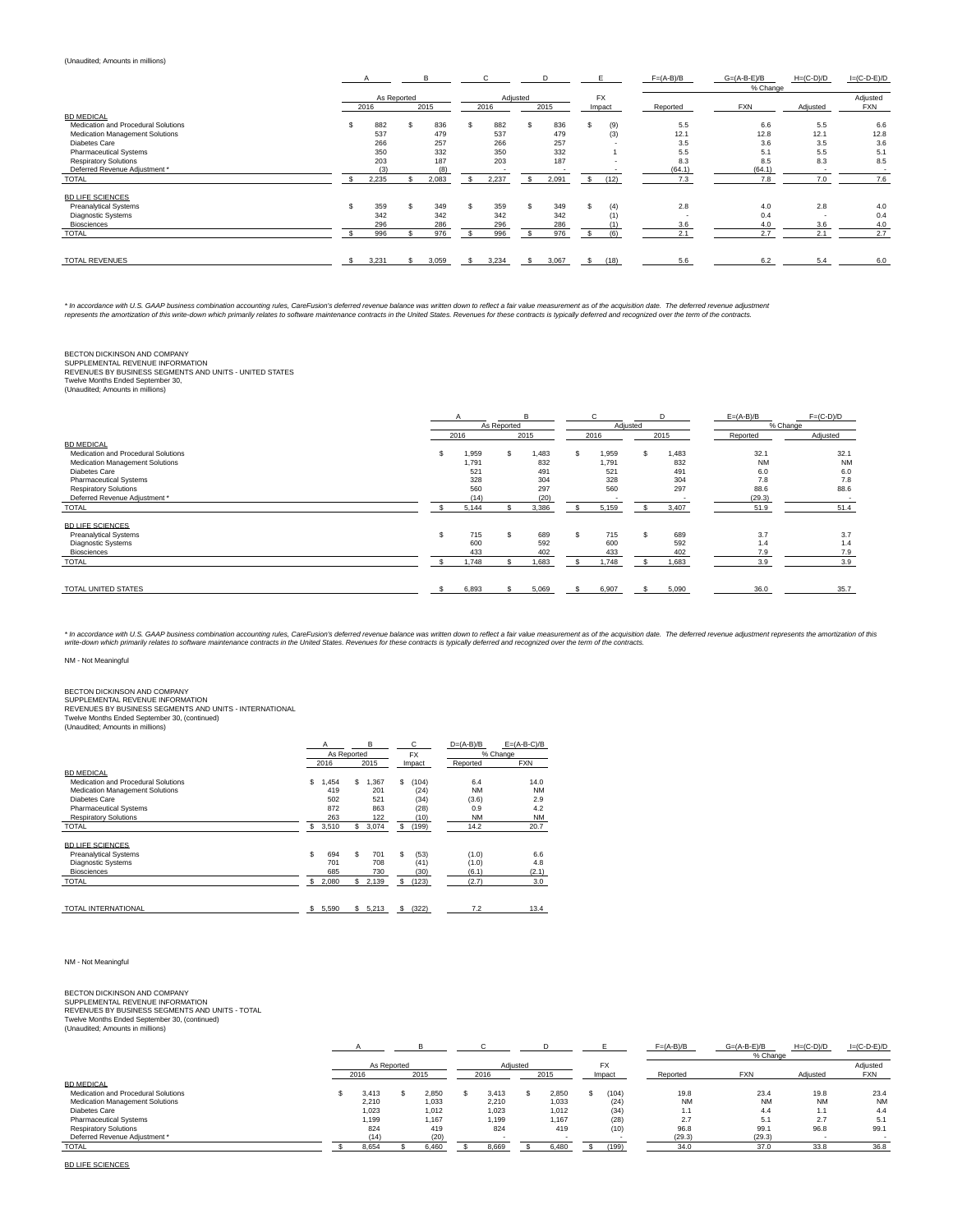| Preanalytical Systems<br>Diagnostic Systems<br><b>Biosciences</b> | 409،،<br>1,301<br>1.119 | .391<br>1,299<br>1.132 | .409<br>1,301<br>1.119 | .391<br>1,299<br>.132 | (53)<br>(41)<br>(30) | 1.3<br>0.1<br>(1.2) | 5.2<br>3.3 | 1.3<br>0.1<br>$\overline{\phantom{a}}$ | 5.2<br>3.3<br>1.5 |
|-------------------------------------------------------------------|-------------------------|------------------------|------------------------|-----------------------|----------------------|---------------------|------------|----------------------------------------|-------------------|
| <b>TOTAL</b>                                                      | 3.829                   | 3.822                  | 3.829                  | 3.822                 | (123)                | 0.2                 |            |                                        | 3.4               |
| TOTAL REVENUES                                                    | 12.483                  | 10.282                 | 12.497                 | 10.302                | (322)                | 21.4                | 24.5       | 21.3                                   | 24.4              |

\* In accordance with U.S. GAAP business combination accounting rules, CareFusion's deferred revenue balance was written down to reflect a fair value measurement as of the acquistion date. The deferred revenue of the experi

# NM - Not Meaningful

BECTON DICKINSON AND COMPANY<br>SUPPLEMENTAL INFORMATION<br>RECONCILIATION OF REPORTED REVENUE CHANGE TO COMPARABLE ADJUSTED REVENUE CHANGE - UNITED STATES

Three Months Ended September 30, (Unaudited; Amounts in millions)

|                                     | Reported<br>2016 | R<br>Deferred<br>Revenue<br>Adjustment |  | $C = A + B$<br>Adjusted<br>2016 |   | D<br>Reported<br>2015 | Deferred<br>Revenue<br>Adjustment |        |     | $F = D + E$<br>Adiusted<br>2015 | G<br>Respiratory<br>Adjustment ** |                          | $H = F + G$<br>Comparable<br>Historical<br>2015 | $I=(C-H)/H$<br>Comparable<br>Adjusted<br>% Change |
|-------------------------------------|------------------|----------------------------------------|--|---------------------------------|---|-----------------------|-----------------------------------|--------|-----|---------------------------------|-----------------------------------|--------------------------|-------------------------------------------------|---------------------------------------------------|
| <b>BD MEDICAL</b>                   |                  |                                        |  |                                 |   |                       |                                   |        |     |                                 |                                   |                          |                                                 |                                                   |
| Medication and Procedural Solutions | 511              | \$                                     |  | 511                             | s | 481                   |                                   |        |     | 481                             |                                   | $\overline{\phantom{a}}$ | 481                                             | 6.2                                               |
| Medication Management Solutions     | 430              |                                        |  | 430                             |   | 390                   |                                   |        |     | 390                             |                                   |                          | 390                                             | 10.3                                              |
| <b>Diabetes Care</b>                | 135              |                                        |  | 135                             |   | 130                   |                                   | $\sim$ |     | 130                             |                                   | $\sim$                   | 130                                             | 3.8                                               |
| <b>Pharmaceutical Systems</b>       | 85               |                                        |  | 85                              |   | 78                    |                                   | $\sim$ |     | 78                              |                                   |                          | 78                                              | 10.1                                              |
| <b>Respiratory Solutions</b>        | 136              |                                        |  | 136                             |   | 133                   |                                   |        |     | 133                             |                                   | (7)                      | 126                                             | 7.7                                               |
| Deferred Revenue Adjustment *       |                  |                                        |  |                                 |   |                       |                                   |        |     |                                 |                                   |                          |                                                 |                                                   |
| <b>TOTAL</b>                        | 1,294            |                                        |  | 1.297                           | s | 1,203                 |                                   | 8      | \$. | 1.211                           |                                   | (7)                      | 1.204                                           | 7.7                                               |
| <b>BD LIFE SCIENCES</b>             |                  |                                        |  |                                 |   |                       |                                   |        |     |                                 |                                   |                          |                                                 |                                                   |
| <b>Preanalytical Systems</b>        | 182              | \$                                     |  | 182                             |   | 173                   |                                   |        |     | 173                             |                                   | $\overline{\phantom{a}}$ | 173                                             | 5.0                                               |
| Diagnostic Systems                  | 153              |                                        |  | 153                             |   | 146                   |                                   |        |     | 146                             |                                   |                          | 146                                             | 5.1                                               |
| Biosciences                         | 119              |                                        |  | 119                             |   | 110                   |                                   |        |     | 110                             |                                   |                          | 110                                             | 8.0                                               |
| <b>TOTAL</b>                        | 454              |                                        |  | 454                             |   | 429                   |                                   |        |     | 429                             |                                   |                          | 429                                             | 5.8                                               |
|                                     |                  |                                        |  |                                 |   |                       |                                   |        |     |                                 |                                   |                          |                                                 |                                                   |
| TOTAL UNITED STATES                 | 1,748            |                                        |  | 1,751                           | s | 1,632                 |                                   | R      |     | 1,640                           |                                   | (7)                      | 1,633                                           | 7.2                                               |

\* In accordance with U.S. GAAP business combination accounting rules, CareFusion's deferred revenue balance was written down to reflect a fair value measurement as of the acquistion date. The deferred revenue of the experi

\*\* To reflect the impact of a distribution agreement change in the Respiratory Solutions unit that occurred toward the end of fiscal 2015, as if it had occurred as of October 1, 2014.

BECTON DICKINSON AND COMPANY<br>SUPPLEMENTAL INFORMATION<br>RECONCILIATION OF REPORTED REVENUE CHANGE TO FXN REVENUE CHANGE - INTERNATIONAL Three Months Ended September 30, (continued) (Unaudited; Amounts in millions)

|                                     |   | А<br>Reported<br>2016 |     | B<br>Reported<br>2015 |    | с<br><b>FX</b><br>Impact | $D=(A-B-C)/B$<br><b>FXN</b><br>% Change |
|-------------------------------------|---|-----------------------|-----|-----------------------|----|--------------------------|-----------------------------------------|
| <b>BD MEDICAL</b>                   |   |                       |     |                       |    |                          |                                         |
| Medication and Procedural Solutions | S | 372                   | \$  | 356                   | S  | (9)                      | 7.1                                     |
| Medication Management Solutions     |   | 107                   |     | 89                    |    | (3)                      | 23.4                                    |
| Diabetes Care                       |   | 131                   |     | 127                   |    |                          | 3.3                                     |
| <b>Pharmaceutical Systems</b>       |   | 265                   |     | 254                   |    |                          | 3.6                                     |
| <b>Respiratory Solutions</b>        |   | 67                    |     | 54                    |    |                          | 24.3                                    |
| <b>TOTAL</b>                        | S | 941                   | \$. | 880                   |    | \$ (12)                  | 8.2                                     |
| <b>BD LIFE SCIENCES</b>             |   |                       |     |                       |    |                          |                                         |
| <b>Preanalytical Systems</b>        | S | 177                   | \$  | 175                   | S  | (4)                      | 2.9                                     |
| <b>Diagnostic Systems</b>           |   | 189                   |     | 196                   |    | (1)                      | (3.1)                                   |
| <b>Biosciences</b>                  |   | 177                   |     | 176                   |    | (1)                      | 1.5                                     |
| <b>TOTAL</b>                        | S | 542                   | S   | 547                   | S  | (6)                      | 0.3                                     |
| <b>TOTAL INTERNATIONAL</b>          | s | 1,483                 | S   | 1,427                 | s. | (18)                     | 5.2                                     |

BECTON DICKINSON AND COMPANY

SUPPLEMENTAL INFORMATION RECONCILIATION OF REPORTED REVENUE CHANGE TO COMPARABLE ADJUSTED FXN REVENUE CHANGE - TOTAL

Three Months Ended September 30, (continued) (Unaudited; Amounts in millions)

|                                                          |                  | R                                 |        | $C = A + B$      |                  |                                   |   | $F=D+E$          |                              |        | $H = F + G$                      |    |                                   | $J=(C-H-I)/H$<br>Comparable        |
|----------------------------------------------------------|------------------|-----------------------------------|--------|------------------|------------------|-----------------------------------|---|------------------|------------------------------|--------|----------------------------------|----|-----------------------------------|------------------------------------|
|                                                          | Reported<br>2016 | Deferred<br>Revenue<br>Adjustment |        | Adjusted<br>2016 | Reported<br>2015 | Deferred<br>Revenue<br>Adjustment |   | Adjusted<br>2015 | Respiratory<br>Adjustment ** |        | Comparable<br>Historical<br>2015 |    | Comparable<br><b>FX</b><br>Impact | Adjusted<br><b>FXN</b><br>% Change |
| <b>BD MEDICAL</b><br>Medication and Procedural Solutions | 882              | \$.                               | ۰      | 882              | 836              |                                   |   | 836              | s                            | $\sim$ | 836                              |    | (9)                               | 6.6                                |
| Medication Management Solutions                          | 537              |                                   | ۰      | 537              | 479              |                                   |   | 479              |                              |        | 479                              |    | (3)                               | 12.8                               |
| <b>Diabetes Care</b>                                     | 266              |                                   | $\sim$ | 266              | 257              |                                   |   | 257              |                              |        | 257                              |    |                                   | 3.6                                |
| <b>Pharmaceutical Systems</b>                            | 350              |                                   | $\sim$ | 350              | 332              |                                   |   | 332              |                              |        | 332                              |    |                                   | 5.1                                |
| <b>Respiratory Solutions</b>                             | 203              |                                   |        | 203              | 187              |                                   |   | 187              |                              | (7)    | 180                              |    |                                   | 12.7                               |
| Deferred Revenue Adjustment *                            |                  |                                   |        |                  | (8)              |                                   |   |                  |                              |        |                                  |    |                                   | <b>.</b>                           |
| <b>TOTAL</b>                                             | 2,235            |                                   |        | 2,237            | 2,083            |                                   |   | 2,091            |                              |        | 2,084                            | s. | (12)                              | 7.9                                |
| <b>BD LIFE SCIENCES</b>                                  |                  |                                   |        |                  |                  |                                   |   |                  |                              |        |                                  |    |                                   |                                    |
| <b>Preanalytical Systems</b>                             | 359              |                                   |        | 359              | 349              |                                   |   | 349              |                              | $\sim$ | 349                              |    | (4)                               | 4.0                                |
| Diagnostic Systems                                       | 342              |                                   |        | 342              | 342              |                                   |   | 342              |                              |        | 342                              |    | (1)                               | 0.4                                |
| Biosciences                                              | 296              |                                   |        | 296              | 286              |                                   |   | 286              |                              |        | 286                              |    |                                   | 4.0                                |
| <b>TOTAL</b>                                             | 996              |                                   |        | 996              | 976              |                                   |   | 976              |                              |        | 976                              |    | (6)                               | 2.7                                |
| <b>TOTAL REVENUES</b>                                    | 3,231            |                                   | 3      | 3,234            | 3,059            |                                   | 8 | \$<br>3,067      |                              | (7)    | \$<br>3,060                      |    | (18)                              | 6.3                                |

\* In accordance with U.S. GAAP business combination accounting rules. CareFusion's deferred revenue balance was written down to reflect a fair value measurement as of the acquisition date. The deferred and recognized<br>reven

\*\* To reflect the impact of a distribution agreement change in the Respiratory Solutions unit that occurred toward the end of fiscal 2015, as if it had occurred as of October 1, 2014.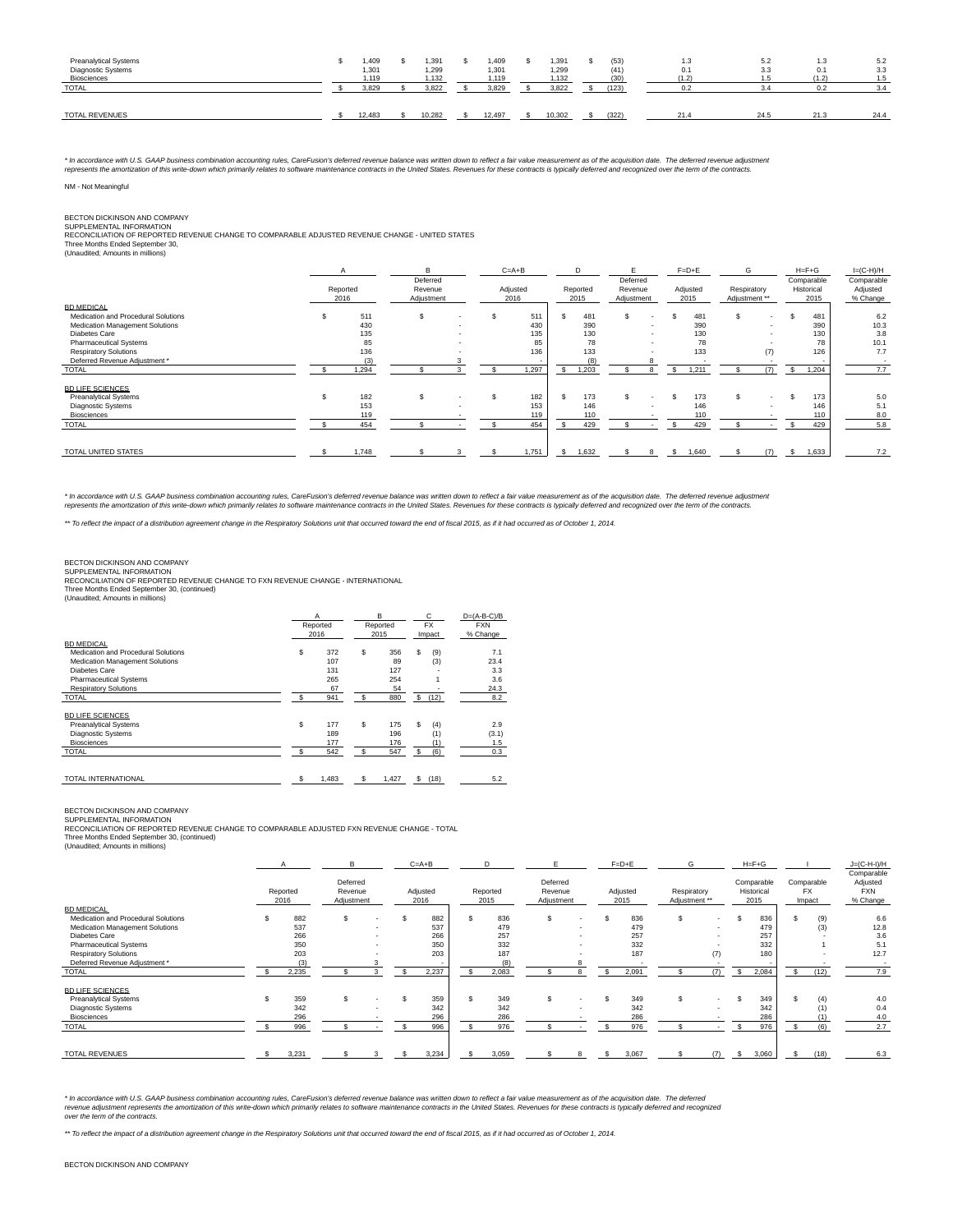SUPPLEMENTAL INFORMATION<br>RECONCILIATION OF REPORTED REVENUE CHANGE TO COMPARABLE ADJUSTED ORGANIC FXN REVENUE CHANGE - TOTAL<br>Three Months Ended September 30, (continued)<br>(Unaudited; Amounts in millions)

|                                       | A                        | B    |       | $C=(A-B)/B$ |
|---------------------------------------|--------------------------|------|-------|-------------|
|                                       | 2016                     | 2015 |       | % Change    |
| Reported                              | \$<br>3,231              | s    | 3,059 | 5.6         |
| Deferred Revenue Adjustment *         | 3                        |      | 8     |             |
| Acquisitions & Divestitures Impact ** | (3)                      |      | (7)   |             |
| Respiratory Adjustment ***            | $\overline{\phantom{a}}$ |      | (7)   |             |
| Comparable Adjusted Organic           | \$<br>3,231              | s    | 3,053 |             |
| FX Impact                             | (18)                     |      |       |             |
| Comparable Adjusted Organic FXN       | 3,249                    |      | 3,053 | 6.4         |

\* In accordance with U.S. GAAP business combination accounting rules, CareFusion's deferred revenue balance was written down to reflect a fair value measurement as of the seculation of<br>this write-down which primarily relat

\*\* Excludes the impact from non-annualized acquisitions and the following closed divestitures: Simplist and Spine.

\*\*\* To reflect the impact of a distribution agreement change in the Respiratory Solutions unit that occurred toward the end of fiscal 2015, as if it had occurred as of October 1, 2014.

# BECTON DICKINSON AND COMPANY

SUPPLEMENTAL INFORMATION<br>RECONCILIATION OF REPORTED REVENUE CHANGE TO COMPARABLE ADJUSTED REVENUE CHANGE - UNITED STATES<br>Twelve Months Ended September 30,<br>(Unaudited; Amounts in millions)

|                                                                                                                                                                               |   | Reported<br>2016                    | B<br>Deferred<br>Revenue<br>Adjustment |          | $C = A + B$<br>Adjusted<br>2016     | D<br><b>BD</b><br>Reported<br>2015     | Deferred<br>Revenue<br>Adjustment                              | $F=D+E$<br>Adjusted                   | G<br>CFN<br>Reported<br>1st Half 2015*** |                   | H<br>Respiratory<br>Adjustment ** |                | $I = F + G + H$<br>Comparable<br>Historical<br>2015 | $J=(C-I)/I$<br>Comparable<br>Adjusted<br>% Change |
|-------------------------------------------------------------------------------------------------------------------------------------------------------------------------------|---|-------------------------------------|----------------------------------------|----------|-------------------------------------|----------------------------------------|----------------------------------------------------------------|---------------------------------------|------------------------------------------|-------------------|-----------------------------------|----------------|-----------------------------------------------------|---------------------------------------------------|
| <b>BD MEDICAL</b><br>Medication and Procedural Solutions<br>Medication Management Solutions<br>Diabetes Care<br><b>Pharmaceutical Systems</b><br><b>Respiratory Solutions</b> | S | 1,959<br>1.791<br>521<br>328<br>560 | \$.                                    |          | 1,959<br>1.791<br>521<br>328<br>560 | .483<br>£.<br>832<br>491<br>304<br>297 | $\overline{\phantom{a}}$<br>$\sim$<br>$\overline{\phantom{a}}$ | ,483<br>S<br>832<br>491<br>304<br>297 |                                          | 427<br>843<br>333 |                                   | $\sim$<br>(78) | 1,910<br>1.675<br>491<br>304<br>552                 | 2.5<br>6.9<br>6.0<br>7.8<br>1.6                   |
| Deferred Revenue Adjustment *<br><b>TOTAL</b>                                                                                                                                 |   | (14)<br>5,144                       |                                        | 14<br>14 | 5,159                               | (20)<br>3,386                          | 20<br>20                                                       | 3.407                                 |                                          | .603              |                                   | (78)           | 4.932                                               | 4.6                                               |
| <b>BD LIFE SCIENCES</b><br><b>Preanalytical Systems</b><br>Diagnostic Systems<br><b>Biosciences</b><br><b>TOTAL</b>                                                           |   | 715<br>600<br>433<br>1,748          |                                        |          | 715<br>600<br>433<br>1.748          | 689<br>592<br>402<br>1,683<br>D.       | $\sim$                                                         | 689<br>592<br>402<br>1,683<br>ь       |                                          |                   |                                   |                | 689<br>592<br>402<br>1,683                          | 3.7<br>1.4<br>7.9<br>3.9                          |
| TOTAL UNITED STATES                                                                                                                                                           |   | 6,893                               |                                        | 14       | 6,907                               | 5,069<br>s.                            | 20                                                             | 5,090<br>S                            |                                          | 1,603             |                                   | (78)           | 6,615                                               | 4.4                                               |

\* In accordance with U.S. GAAP business combination accounting rules, CareFusion's deferred revenue balance was written down to reflect a fair value measurement as of the acquisition date. The deferred and<br>revenue adjustme

\*\* To reflect the impact of a distribution agreement change in the Respiratory Solutions unit that occurred toward the end of fiscal 2015, as if it had occurred as of October 1, 2014.

\*\*\* For the quarters ended December 31, 2014 and March 31, 2015.

# BECTON DICKINSON AND COMPANY<br>SUPPLEMENTAL INFORMATION

SUPPLEMENTAL INFORMATION<br>RECONCILIATION OF REPORTED REVENUE CHANGE TO COMPARABLE FXN REVENUE CHANGE - INTERNATIONAL<br>Twelve Months Ended September 30, (continued)<br>(Unaudited; Amounts in millions)

|                                                                                                                                                                                                      | A<br>Reported<br>2016                      |            | B<br><b>BD</b><br>Reported<br>2015         | Ć<br><b>CFN</b><br>Reported<br>1st Half 2015* |                                                           |           | $D=B+C$<br>Comparable<br>Historical<br>2015      |         | F<br>Comparable<br><b>FX</b><br>Impact         | $F=(A-D-E)/D$<br>Comparable<br><b>FXN</b><br>% Change |
|------------------------------------------------------------------------------------------------------------------------------------------------------------------------------------------------------|--------------------------------------------|------------|--------------------------------------------|-----------------------------------------------|-----------------------------------------------------------|-----------|--------------------------------------------------|---------|------------------------------------------------|-------------------------------------------------------|
| <b>BD MEDICAL</b><br>Medication and Procedural Solutions<br>Medication Management Solutions<br><b>Diabetes Care</b><br><b>Pharmaceutical Systems</b><br><b>Respiratory Solutions</b><br><b>TOTAL</b> | 1,454<br>419<br>502<br>872<br>263<br>3,510 | \$.<br>\$. | 1,367<br>201<br>521<br>863<br>122<br>3,074 | \$<br>S                                       | 117<br>208<br>٠<br>$\overline{\phantom{a}}$<br>138<br>463 | \$<br>\$. | <b>.483</b><br>409<br>521<br>863<br>260<br>3,536 | S<br>s. | (104)<br>(24)<br>(34)<br>(28)<br>(10)<br>(199) | 5.0<br>8.2<br>2.9<br>4.2<br>5.0<br>4.9                |
| <b>BD LIFE SCIENCES</b><br><b>Preanalytical Systems</b><br><b>Diagnostic Systems</b><br><b>Biosciences</b><br><b>TOTAL</b>                                                                           | 694<br>701<br>685<br>2.080                 |            | 701<br>708<br>730<br>2.139                 | \$                                            | $\overline{\phantom{a}}$<br>۰                             | S<br>\$   | 701<br>708<br>730<br>2.139                       | S<br>S. | (53)<br>(41)<br>(30)<br>(123)                  | 6.6<br>4.8<br>(2.1)<br>3.0                            |
| TOTAL INTERNATIONAL                                                                                                                                                                                  | 5,590                                      |            | 5.213                                      | \$                                            | 463                                                       | \$        | 5,675                                            | s       | (322)                                          | 4.2                                                   |

# \* For the quarters ended December 31, 2014 and March 31, 2015.

# BECTON DICKINSON AND COMPANY

SUPPLEMENTAL INFORMATION RECONCILIATION OF REPORTED REVENUE CHANGE TO COMPARABLE ADJUSTED FXN REVENUE CHANGE - TOTAL

Twelve Months Ended September 30, (continued) (Unaudited; Amounts in millions)

|                                     |                  |                                   |   | $C = A + B$      |                               |                                   |  | $F = D + E$      |                                            |                              |  | $I = F + G + H$                  |                                   | $K=(C-I-J)/I$                                    |
|-------------------------------------|------------------|-----------------------------------|---|------------------|-------------------------------|-----------------------------------|--|------------------|--------------------------------------------|------------------------------|--|----------------------------------|-----------------------------------|--------------------------------------------------|
|                                     | Reported<br>2016 | Deferred<br>Revenue<br>Adiustment |   | Adiusted<br>2016 | <b>BD</b><br>Reported<br>2015 | Deferred<br>Revenue<br>Adiustment |  | Adiusted<br>2015 | <b>CFN</b><br>Reported<br>1st Half 2015*** | Respiratory<br>Adiustment ** |  | Comparable<br>Historical<br>2015 | Comparable<br><b>FX</b><br>Impact | Comparable<br>Adjusted<br><b>FXN</b><br>% Change |
| <b>BD MEDICAL</b>                   |                  |                                   |   |                  |                               |                                   |  |                  |                                            |                              |  |                                  |                                   |                                                  |
| Medication and Procedural Solutions | 3.413            |                                   |   | 3.413            | 2.850                         |                                   |  | 2.850            | 544                                        |                              |  | 3.394                            | (104)                             | 3.6                                              |
| Medication Management Solutions     | 2,210            |                                   | - | 2,210            | 1,033                         |                                   |  | 1,033            | 1,051                                      |                              |  | 2,084                            | (24)                              | 7.2                                              |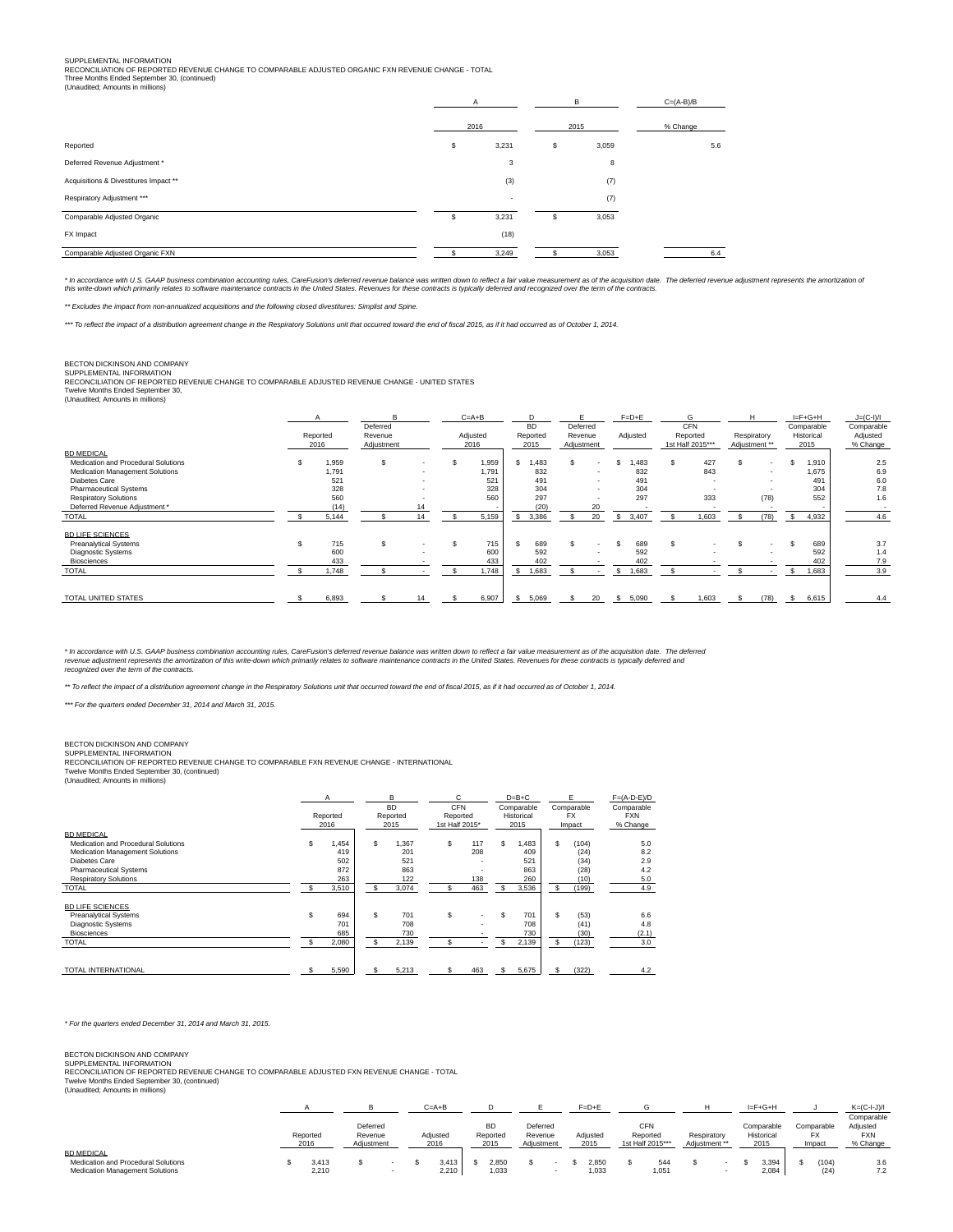| Diabetes Care<br><b>Pharmaceutical Systems</b><br><b>Respiratory Solutions</b><br>Deferred Revenue Adjustment *<br><b>TOTAL</b> | 1,023<br>1,199<br>824<br>(14)<br>8,654 | $\sim$<br>$\overline{\phantom{a}}$<br>14<br>14 | 1.023<br>1.199<br>824<br>8.669   | 1,012<br>1.167<br>419<br>(20)<br>6,460 | $\overline{a}$<br>$\sim$<br>20<br>20 | 1,012<br>1,167<br>419<br>6.480   | 471<br>. .<br>2,066 | $\overline{\phantom{a}}$<br>$\sim$<br>(78)<br>$\overline{\phantom{a}}$<br>(78) | 1,012<br>1.167<br>812<br>8,469  | (34)<br>(28)<br>(10)<br>. .<br>(199) | 4.4<br>5.1<br>2.7<br>4.7 |
|---------------------------------------------------------------------------------------------------------------------------------|----------------------------------------|------------------------------------------------|----------------------------------|----------------------------------------|--------------------------------------|----------------------------------|---------------------|--------------------------------------------------------------------------------|---------------------------------|--------------------------------------|--------------------------|
| <b>BD LIFE SCIENCES</b><br><b>Preanalytical Systems</b><br>Diagnostic Systems<br>Biosciences<br><b>TOTAL</b>                    | 1.409<br>1,301<br>1.119<br>3,829       | $\sim$                                         | 1.409<br>1.301<br>1.119<br>3.829 | 1,391<br>1.299<br>1.132<br>3.822       |                                      | 1.391<br>1.299<br>1.132<br>3,822 |                     | $\overline{\phantom{a}}$                                                       | .391<br>1.299<br>1,132<br>3.822 | (53)<br>(41)<br>(30)<br>(123)        | 5.2<br>3.2<br>1.5<br>3.4 |
| <b>TOTAL REVENUES</b>                                                                                                           | 12.483                                 |                                                | 12,497                           | 10.282                                 |                                      | 10.302                           | 2,066               | (78)                                                                           | 12.290                          | (322)                                | 4.3                      |

\* In accordance with U.S. GAAP business combination accounting rules, CareFusion's deferred response that witten down to reflect a fair value measurement as of the aquisition date.<br>The deferred revenue adjustment represent typically deferred and recognized over the term of the contracts.

\*\* To reflect the impact of a distribution agreement change in the Respiratory Solutions unit that occurred toward the end of fiscal 2015, as if it had occurred as of October 1, 2014.

\*\*\* For the quarters ended December 31, 2014 and March 31, 2015.

BECTON DICKINSON AND COMPANY<br>SUPPLEMENTAL INFORMATION<br>RECONCILIATION OF REPORTED REVENUE CHANGE TO COMPARABLE ADJUSTED ORGANIC FXN REVENUE CHANGE - TOTAL

Twelve Months Ended September 30, (Unaudited; Amounts in millions)

|                                                  |    | A      | B            | $C=(A-B)/B$ |
|--------------------------------------------------|----|--------|--------------|-------------|
|                                                  |    | 2016   | 2015         | % Change    |
| Reported                                         | \$ | 12,483 | \$<br>10,282 | 21.4        |
| Deferred Revenue Adjustment *                    |    | 14     | 20           |             |
| CareFusion Reported First Half FY2015 Revenue ** |    |        | 2,066        |             |
| Acquisitions & Divestitures Impact ***           |    | (34)   | (27)         |             |
| Respiratory Adjustment ****                      |    |        | (78)         |             |
| Comparable Adjusted Organic                      | S  | 12,463 | \$<br>12,263 |             |
| FX Impact                                        |    | (322)  |              |             |
| Comparable Adjusted Organic FXN                  |    | 12,786 | 12,263       | 4.3         |

\* In accordance with U.S. GAAP business combination accounting rules, CareFusion's deferred revenue balance was written down to reflect a fair value measurement as of the seculation of<br>this write-down which primarily relat

\*\* For the quarters ended December 31, 2014 and March 31, 2015.

\*\*\* Excludes the impact from non-annualized acquisitions and the following closed divestitures: Simplist and Spine

\*\*\*\* To reflect the impact of a distribution agreement change in the Respiratory Solutions unit that occurred toward the end of fiscal 2015, as if it had occurred as of October 1, 2014.

# BECTON DICKINSON AND COMPANY

SUPPLEMENTAL INFORMATION RECONCILIATION OF REPORTED DILUTED EPS TO ADJUSTED DILUTED EPS

(Unaudited)

|                                                                                            |        |     |        |     |        | Three Months Ended September 30,   |                                          |          |                                            |
|--------------------------------------------------------------------------------------------|--------|-----|--------|-----|--------|------------------------------------|------------------------------------------|----------|--------------------------------------------|
|                                                                                            | 2016   |     | 2015   |     | Growth | Foreign<br>Currency<br>Translation | Foreign<br>Currency<br>Neutral<br>Growth | Growth % | Foreign<br>Currency<br>Neutral<br>Growth % |
| Reported Diluted Earnings per Share                                                        | 0.09   |     | 0.84   | ь   | (0.75) | (0.14)                             | (0.61)                                   | (89.3%)  | (72.6%)                                    |
| Purchase Accounting Adjustments (\$132 million and \$179 million pre-tax,<br>respectively) | 0.61   | (1) | 0.83   | (2) |        |                                    |                                          |          |                                            |
| Restructuring Costs (\$328 million and \$135 million pre-tax, respectively) (3)            | 1.50   |     | 0.63   |     |        |                                    |                                          |          |                                            |
| Integration Costs (\$77 million and \$40 million pre-tax, respectively) (3)                | 0.35   |     | 0.19   |     |        |                                    |                                          |          |                                            |
| Transaction Costs (\$2 million and \$7 million pre-tax, respectively) (3)                  | 0.01   |     | 0.03   |     |        |                                    |                                          |          |                                            |
| Pension Settlement Charges (\$3 million pre-tax) (4)                                       | 0.01   |     |        |     |        |                                    |                                          |          |                                            |
| Income Tax Benefit of Special Items (\$(99) million and \$(123) million, respectively)     | (0.46) |     | (0.57) |     |        |                                    |                                          |          |                                            |
| Adjusted Diluted Earnings per Share                                                        | 2.12   |     | 1.94   |     | 0.18   | (0.14)                             | 0.32                                     | 9.3%     | 16.5%                                      |

(1) Includes adjustments for non-cash amortization expense of \$128 million pre-tax associated with acquisition related identifiable intangible assets, including CareFusion, as well as the net amortization of purchase accou value of contingent consideration payments associated with certain acquisitions.

(2) Includes adjustments for non-cash amortization expense of \$152 million pre-tax associated with acquisition related identifiable intangible assets, including CareFusion, as well as the net amortization of purchase accou

(3) Represents restructuring, integration, and transaction costs associated with the CareFusion acquisition and portfolio rationalization.

(4) Represents pension settlement charges associated with lump sum benefit payments made from the Company's U.S. supplemental pension plan, as such payments exceeded the service and interest components of the plan's pensio

# BECTON DICKINSON AND COMPANY

SUPPLEMENTAL INFORMATION RECONCILIATION OF REPORTED DILUTED EPS TO ADJUSTED DILUTED EPS (Unaudited)

|                                                                                            |            |            |        | Twelve Months Ended September 30,  |                                          |          |                                            |  |
|--------------------------------------------------------------------------------------------|------------|------------|--------|------------------------------------|------------------------------------------|----------|--------------------------------------------|--|
|                                                                                            | 2016       | 2015       | Growth | Foreign<br>Currency<br>Translation | Foreign<br>Currency<br>Neutral<br>Growth | Growth % | Foreign<br>Currency<br>Neutral<br>Growth % |  |
| Reported Diluted Earnings per Share                                                        | 4.49       | 3.35       | 1.14   | (0.64)                             | 1.78                                     | 34.0%    | 53.1%                                      |  |
| Purchase Accounting Adjustments (\$527 million and \$645 million pre-tax,<br>respectively) | $2.42$ (1) | $3.11$ (2) |        |                                    |                                          |          |                                            |  |